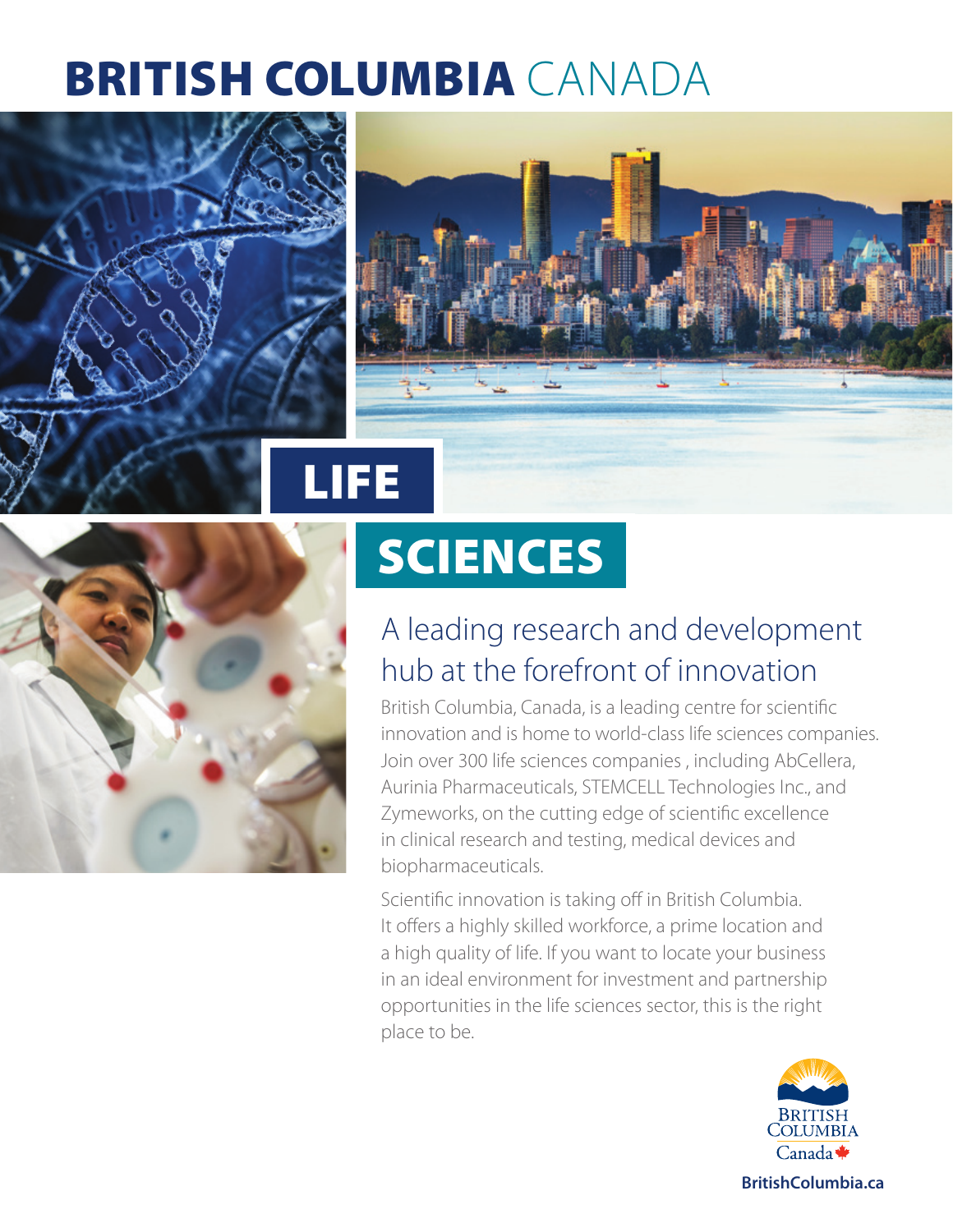

### British Columbia's life sciences advantages

British Columbia's prime location, outstanding talent and strong business climate create an excellent environment for life sciences companies.

Internationally-recognized research hospitals and universities partner with over 50 public and private research centres, including several centres of excellence, creating a dynamic, collaborative network for researchers. British Columbia has world-class scientists supported by one of the best health care systems in the world and international investors such as Glaxo Smith-Kline and Pfizer .

#### A PRIME LOCATION

As Canada's gateway to the Pacific, British Columbia is ideally located. It's business day conveniently overlaps with afternoon working hours in Europe, morning work schedules in Asia, and is synchronized for the full day with California and Washington State.

#### EXCEPTIONAL TALENT

British Columbia's large, educated workforce of more than 123,000 across the broader tech ecosystem is well represented by young, diverse and energetic talent. And the province has a growing number of STEM graduates.

#### LIFE SCIENCES IN BRITISH COLUMBIA BY THE NUMBERS

- Over 50 research centres, including several centres of excellence
- Approximately 17,300 estimated employment

#### SUPPORTIVE GOVERNMENT

- British Columbia's general corporate income tax rate is 12%. When combined with the federal rate, businesses pay an overall rate of 27%.
- Enjoy the lowest provincial personal income taxes in Canada for single individuals earning up to \$140,000.
- The \$100-million BC Tech Fund, a venture capital fund-of-funds, invests in emerging technology companies in B.C. and supports the development of a strong venture capital system.
- Find information on B.C. business advantages at [BritishColumbia.ca.](https://www.britishcolumbia.ca/)

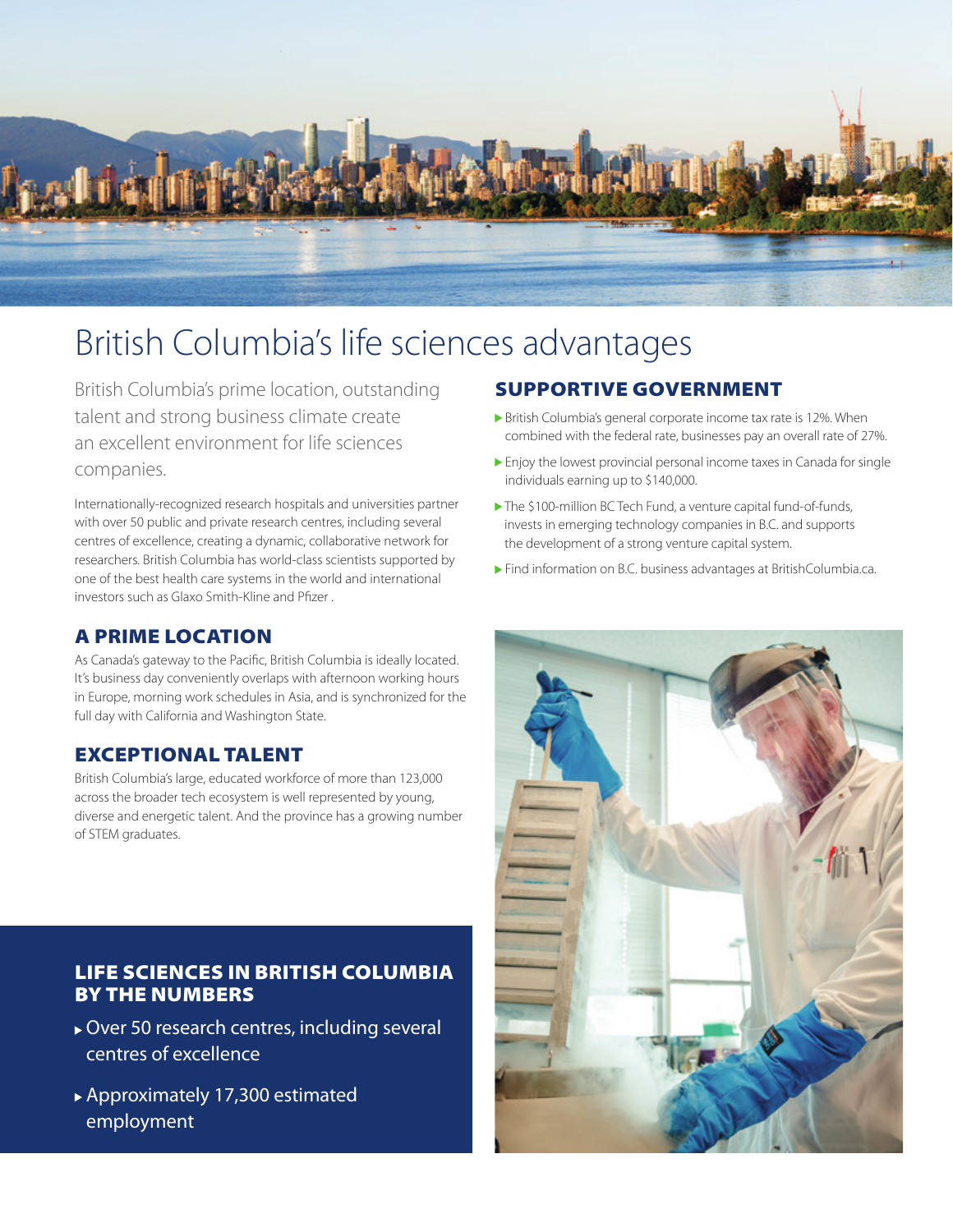

### Industry profile

With over 300 biopharmaceutical and medical device companies, British Columbia's diverse life sciences sector is a leader in the research and development of new therapies and products. Key areas where British Columbia is producing world-leading products and services include HIV-AIDS, oncology and genomics.

#### BIOTECHNOLOGY AND PHARMACEUTICALS

British Columbia's pharmaceutical and biopharmaceutical companies are global leaders in developing solutions for patients worldwide. For instance, STEMCELL Technologies develops cell culture media, cell separation systems, instruments and other reagents for use in life sciences research across basic and translational research continuums. Meanwhile, Zymeworks is focused on the clinical-stage discovery, development and commercialization of next-generation multifunctional biotherapeutics.

#### MEDICAL DEVICES

British Columbia's medical devices sector is launching pioneering products that benefit patients while delivering opportunity to investors. Whether it's the handheld diagnostic ultrasound imaging systems of Clarius Mobile Health, or the rapid on-site diagnostic tests of Response Biomedical, British Columbia's medical device companies have a history of successful innovation. StarFish Medical, based out of Saanich, is Canada's largest full-service medical device product development company.

#### MEDICAL TECHNOLOGY

British Columbia's medical technology sector is developing advanced mobile digital solutions including big data platforms, health applications and other solutions for a more connected health care ecosystem. For example, Ayogo designed a platform to improve health outcomes and improve the patient experience; while PHEMI developed big data technologies which help organizations in health care sectors extract the most value possible from their data. These are only two of many success stories emerging from this thriving sector.

#### WORLD-CLASS, INNOVATIVE RESEARCH CENTRES

| <b>Research Institution</b>                                  | <b>Areas of focus</b>                                                                                                                                                                                                                                                                                                                                                                                                                                                                                                                                         |
|--------------------------------------------------------------|---------------------------------------------------------------------------------------------------------------------------------------------------------------------------------------------------------------------------------------------------------------------------------------------------------------------------------------------------------------------------------------------------------------------------------------------------------------------------------------------------------------------------------------------------------------|
| <b>BC Cancer Agency</b>                                      | Conducts epidemiological and clinical research<br>on cancer prevention, early diagnosis, molecular<br>characteristics of the cancer process and new<br>treatments using drugs and radiotherapy.                                                                                                                                                                                                                                                                                                                                                               |
| <b>British Columbia Centre</b><br>for Excellence in HIV/AIDS | Leads research to ensure that people living with<br>HIV/AIDS receive a continually evolving standard<br>of evidence-based care, distributes antiretroviral<br>therapy to the province of B.C. and monitors<br>HIV-related outcomes.                                                                                                                                                                                                                                                                                                                           |
| <b>AdMare</b>                                                | Provides specialized expertise and infrastructure<br>to identify and de-risk promising discoveries<br>generated by health-related research and transform<br>them into commercially viable investment<br>opportunities, leading to therapies for patients.                                                                                                                                                                                                                                                                                                     |
| <b>TRIUMF</b>                                                | Carries out research and commercialization to<br>advance science and technology in nuclear<br>medicine and isotopes as the largest producer<br>of rare medical isotopes in Canada.                                                                                                                                                                                                                                                                                                                                                                            |
| <b>Vancouver Coastal</b><br><b>Research Institute</b>        | The Vancouver Coastal Health Research Institute<br>comprises more than 1,500 personnel engaged<br>in several research programs and in nine research<br>centres: The Vancouver Prostate Centre, the B.C.<br>Centre on Substance Use; Centre for Clinical<br>Epidemiology and Evaluation; Centre for Heart<br>and Lung Health, Centre for Hip Health and<br>Mobility, Djavad Mowafaghian Centre for Brain<br>Health, Immunity and Infection Research Centre,<br>International Collaboration On Repair Discoveries<br>(ICORD), Ovarian Cancer Research (OVCARE). |
| <b>Michael Smith</b><br><b>Laboratories</b>                  | Leads biotechnology research with applications<br>to health, agriculture, forestry in collaboration<br>with industry.                                                                                                                                                                                                                                                                                                                                                                                                                                         |
| <b>Provincial Research Funding</b>                           |                                                                                                                                                                                                                                                                                                                                                                                                                                                                                                                                                               |
| <b>Genome British Columbia</b>                               | Funds research for genomics innovation on<br>Canada's West Coast and facilitates the integration<br>of genomics in the life sciences into society.                                                                                                                                                                                                                                                                                                                                                                                                            |
| <b>Michael Smith Foundation</b><br>for Health Research       | Funded by the Province of B.C., MSFHR helps<br>develop, retain and recruit the talented people<br>whose research improves the health of<br>British Columbians, addresses health system<br>priorities, creates jobs and adds to the<br>knowledge economy.                                                                                                                                                                                                                                                                                                      |
| <b>BC Knowledge</b><br><b>Development Fund</b>               | Funds research infrastructure and equipment,<br>including for life science. This includes equipment<br>for drug discovery, genomics and medical imaging.                                                                                                                                                                                                                                                                                                                                                                                                      |